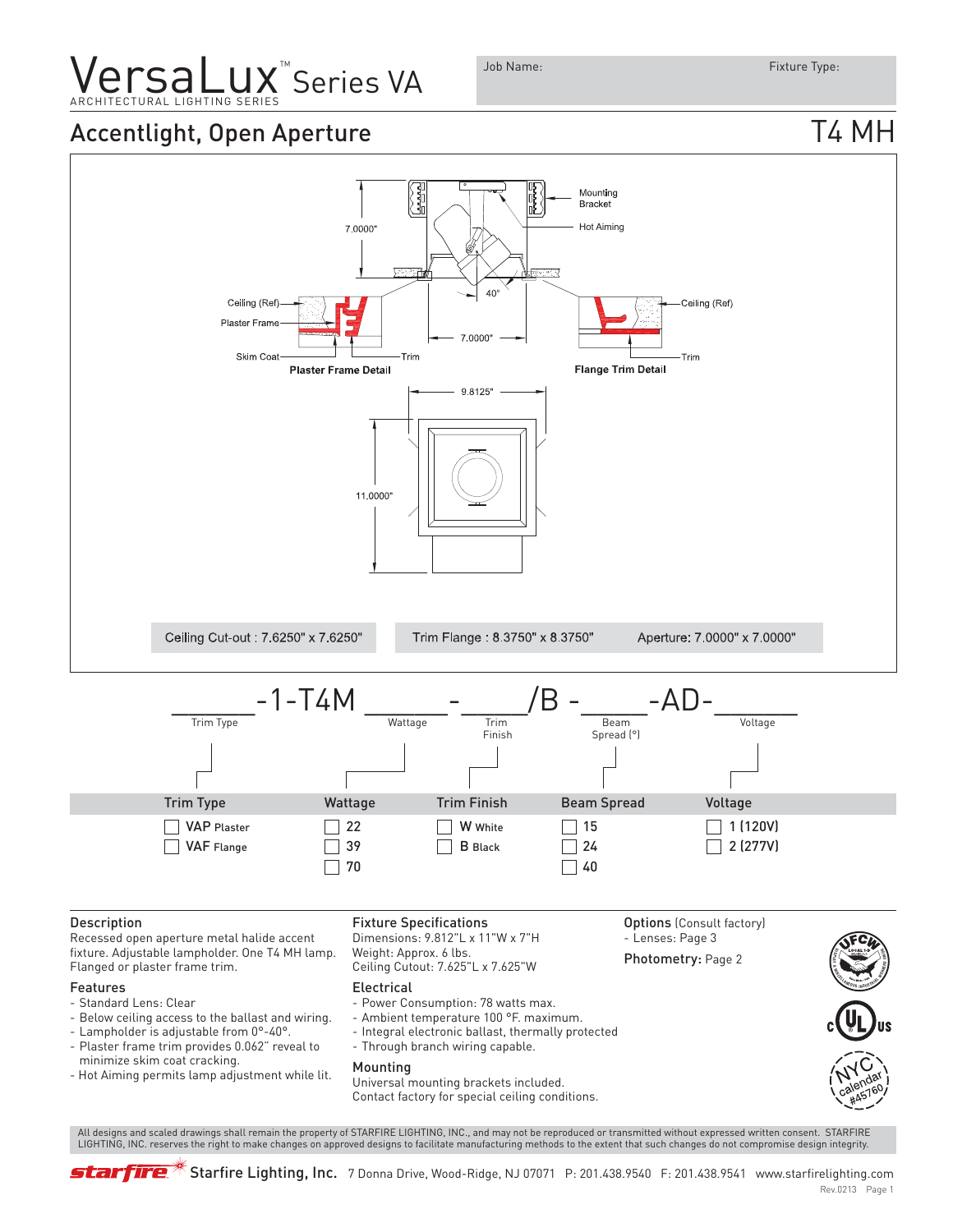## VersaLux<sup>"</sup>Series VA Accentlight, Open Aperture



# T4 MH

### **1 Lamp Photometrics**

39 Watt T4 Metal Halide

Clear Lens

Photometry reports for other fixture configurations, consult factory



#### **Candela Distribution**

|    |          | Candela Distribution |      |      |          |    | Zonal Lumen Summary |
|----|----------|----------------------|------|------|----------|----|---------------------|
|    | 0        | 22.5                 | 45   | 67.5 | 90       | 5  | 151                 |
| 0  | 6471     | 6471                 | 6471 | 6471 | 6471     | 10 | 375                 |
| 5  | 6174     | 6174                 | 6174 | 6174 | 6174     | 15 | 365                 |
| 10 | 4268     | 4268                 | 4268 | 4268 | 4268     | 20 | 237                 |
| 15 | 2111     | 2111                 | 2111 | 2111 | 2111     | 25 | 147                 |
| 20 | 1026     | 1026                 | 1026 | 1026 | 1026     | 30 | 117                 |
| 25 | 495      | 495                  | 495  | 495  | 495      | 35 | 121                 |
| 30 | 439      | 439                  | 439  | 439  | 439      | 40 | 95                  |
| 35 | 378      | 378                  | 378  | 378  | 378      | 45 | 40                  |
| 40 | 178      | 178                  | 178  | 178  | 178      | 50 | 14                  |
| 45 | 58       | 58                   | 58   | 58   | 58       | 55 | 3.5                 |
| 50 | 16       | 16                   | 16   | 16   | 16       | 60 | 0.6                 |
| 55 | 4        | 4                    | 4    | 4    | 4        | 65 | 0                   |
| 60 | 0        | 0                    | 0    | 0    | 0        | 70 | 0                   |
| 65 | 0        | 0                    | 0    | 0    | 0        | 75 | 0                   |
| 70 | 0        | 0                    | 0    | 0    | 0        | 80 | 0                   |
| 75 | $\Omega$ | $\Omega$             | 0    | 0    | $\Omega$ | 85 | 0                   |
| 80 | 0        | 0                    | 0    | 0    | 0        | 90 | 0                   |
| 85 | 0        | 0                    | 0    | 0    | 0        |    |                     |
| 90 | 0        | 0                    | 0    | 0    | 0        |    |                     |

#### **Utilization**

| <b>RC</b> |    | 80 |    |    |    |    | 70 |    |    | 50 |    |    | 30 |    |    | 10 |    | <b>Flux</b> |
|-----------|----|----|----|----|----|----|----|----|----|----|----|----|----|----|----|----|----|-------------|
| <b>RW</b> | 70 | 50 | 30 | 10 | 70 | 50 | 30 | 10 | 50 | 30 | 10 | 50 | 30 | 10 | 50 | 30 | 10 | 0           |
| 0         | 58 | 58 | 58 | 58 | 57 | 57 | 57 | 57 | 55 | 55 | 55 | 52 | 52 | 52 | 50 | 50 | 50 | 49          |
|           | 56 | 55 | 54 | 53 | 55 | 54 | 53 | 52 | 52 | 51 | 51 | 50 | 50 | 49 | 49 | 48 | 48 | 47          |
| 2         | 54 | 52 | 51 | 49 | 53 | 51 | 50 | 49 | 50 | 49 | 48 | 48 | 48 | 47 | 47 | 46 | 46 | 45          |
| 3         | 52 | 50 | 48 | 46 | 51 | 49 | 47 | 46 | 48 | 46 | 45 | 47 | 45 | 44 | 46 | 45 | 44 | 43          |
| 4         | 50 | 47 | 45 | 44 | 49 | 47 | 45 | 43 | 46 | 44 | 43 | 45 | 43 | 42 | 44 | 43 | 42 | 41          |
| 5         | 48 | 45 | 43 | 41 | 48 | 45 | 43 | 41 | 44 | 42 | 41 | 43 | 42 | 40 | 43 | 41 | 40 | 40          |
| 6         | 47 | 43 | 41 | 39 | 46 | 43 | 41 | 39 | 42 | 40 | 39 | 42 | 40 | 39 | 41 | 40 | 39 | 38          |
| 7         | 45 | 42 | 39 | 38 | 45 | 41 | 39 | 38 | 41 | 39 | 38 | 40 | 39 | 37 | 40 | 38 | 37 | 37          |
| 8         | 44 | 40 | 38 | 36 | 43 | 40 | 38 | 36 | 39 | 37 | 36 | 39 | 37 | 36 | 39 | 37 | 36 | 35          |
| 9         | 42 | 39 | 36 | 35 | 42 | 39 | 36 | 35 | 38 | 36 | 35 | 38 | 36 | 35 | 37 | 36 | 35 | 34          |
| 10        | 41 | 37 | 35 | 34 | 41 | 37 | 35 | 34 | 37 | 35 | 34 | 37 | 35 | 34 | 36 | 35 | 33 | 33          |